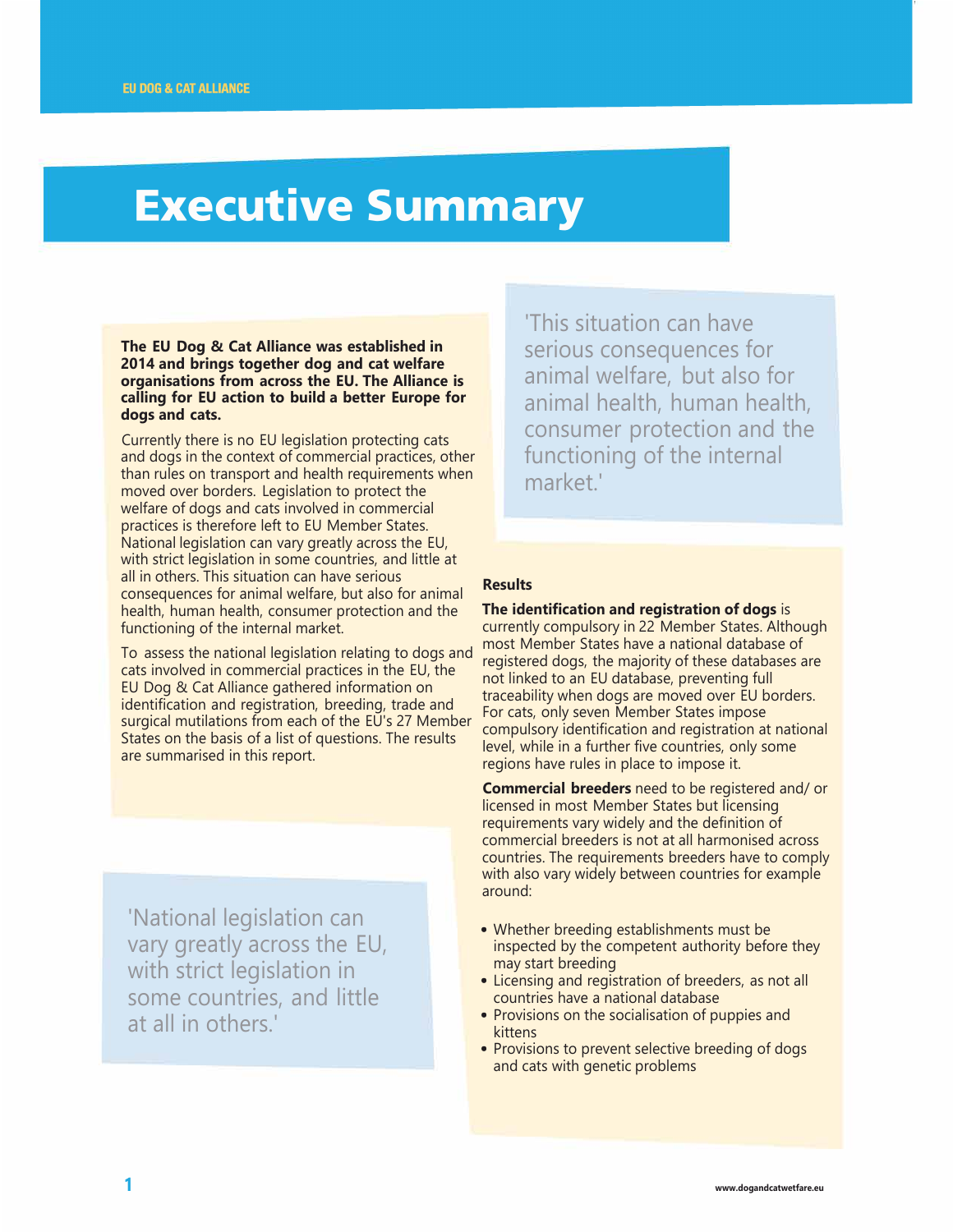**Traders** of dogs and cats must be licensed in the majority of Member States. The sale of dogs and cats is allowed in pet shops in 20 Member States, and the sale of dogs and cats at markets is allowed in 15 Member States; there is no legal minimum age at which a puppy or kitten can be sold in 10 Member States; where there is a legal minimum age for sale this varies between seven to eight weeks for puppies and seven and twelve weeks for kittens. In some Member States, cat and dog trade is not regulated at all.

**Surgical mutilations** such as tail docking, ear cropping, declawing and devocalisation are prohibited in most Member States as a rule. However, the tail docking of dogs is still permitted in 4 Member States and exemptions under specific circumstances are also given in an additional 6 Member States.

'The lack of a system for identification and registration of dogs and cats, which is accessible across the EU, means there is currently little traceability when animals are moved.'



## **Conclusions**

These results confirm the wide variation across countries and highlight substantial gaps in the national legislation protecting cats and dogs involved in commercial practices. Without EU legislation to harmonise the legislation across EU Member States, this is likely to have serious implications not only on dog and cat welfare, but also on key areas in which the EU has competence to legislate: public health, consumer protection and on the functioning of the internal market. The key findings are summarised below and where these relate to an area of EU competence, this is highlighted in bold.

- The lack of a system for identification and registration of dogs and cats, which is accessible across the EU, means there is currently little traceability when animals are moved across borders. This poses a risk to animal and **public health** in the case of a disease outbreak, and to **consumer protection** when purchasers are unable to trace where their new pet has come from.
- Poor standards during breeding can result in serious welfare problems and increased health risks. This poses a risk to **consumer protection** when purchasers are faced with unexpectedly high veterinary bills for their new pet. Poor socialisation of puppies and kittens can also lead to behaviour problems. Behaviour problems are one of the top reasons for animals being handed over to a rehoming organisation by owners. The variation in breeding standards also has an impact on the cost of breeding, resulting in distortion of competition between Member States, undermining the **functioning of the internal market** and presenting a clear incentive for illegal trade.
- The large variations in national legislation on the trade of dogs and cats can result in serious problems. Where puppies and kittens are sold from pet shops, markets, over the internet or through a trader other than the breeder, owners may be unaware of where and how their new pet has been bred and the experiences they have had. This **poses a consumer protection** risk where owners are unknowingly purchasing pets which are likely to have, or to develop, health or behaviour problems. This also impacts the **functioning of the internal market** where traders in some countries are at a competitive disadvantage compared to other countries.